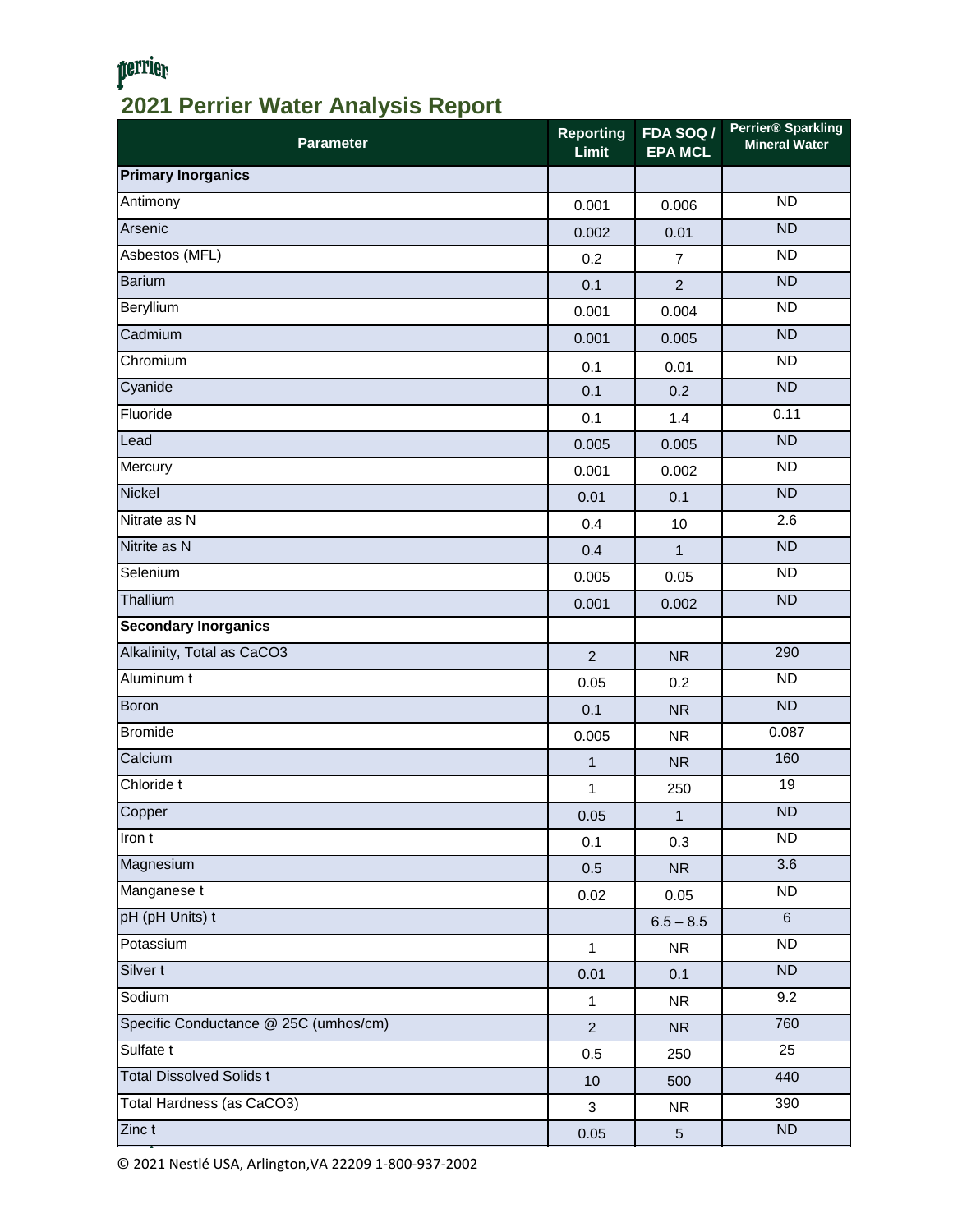# perrier

## **2021 Perrier Water Analysis Report**

| <b>Physical</b>                       |              |           |                |
|---------------------------------------|--------------|-----------|----------------|
| Apparent Color (ACU) t                | 3            | 15        | <b>ND</b>      |
| Odor at 60 C (TON) t                  | 1            | 3         | $\overline{2}$ |
| Turbidity (NTU)                       | 0.1          | 5         | <b>ND</b>      |
| <b>Microbiologicals</b>               |              |           |                |
| Total Coliforms (Cfu/100 mL)          | $\mathbf{1}$ | Absent    | <b>ND</b>      |
| <b>Radiologicals</b>                  |              |           |                |
| Gross Alpha (pCi/L)                   | 3            | 15        | <b>ND</b>      |
| Gross Beta (pCi/L)                    | 4            | $+50.00$  | <b>ND</b>      |
| Radium-226 + Radium-228 (sum) (pCi/L) |              | 5         | <b>ND</b>      |
| Uranium                               | 0.001        | 0.03      | 0.0031         |
| <b>Volatile Organic Compounds</b>     |              |           |                |
| 1,1,1-Trichloroethane (1,1,1-TCA)     | 0.0005       | 0.2       | <b>ND</b>      |
| 1,1,2,2-Tetrachloroethane             | 0.0005       | $+0.001$  | <b>ND</b>      |
| 1,1,2-Trichloroethane (1,1,2-TCA)     | 0.0005       | 0.005     | <b>ND</b>      |
| 1,1,2-Trichlorotrifluoroethane        | 0.01         | $+ 1.200$ | <b>ND</b>      |
| 1,1-Dichloroethane (1,1-DCA)          | 0.0005       | $+0.005$  | <b>ND</b>      |
| 1,1-Dichloroethylene                  | 0.0005       | 0.007     | <b>ND</b>      |
| 1,2,4-Trichlorobenzene                | 0.0005       | 0.07      | <b>ND</b>      |
| 1,2-Dichlorobenzene (o-DCB)           | 0.0005       | 0.6       | <b>ND</b>      |
| 1,2-Dichloroethane (1,2-DCA)          | 0.0005       | 0.005     | <b>ND</b>      |
| 1,2-Dichloropropane                   | 0.0005       | 0.005     | <b>ND</b>      |
| 1,4-dichlorobenzene (p-DCB)           | 0.0005       | 0.075     | <b>ND</b>      |
| Benzene                               | 0.0005       | 0.005     | <b>ND</b>      |
| Carbon tetrachloride                  | 0.0005       | 0.005     | <b>ND</b>      |
| Chlorobenzene (Monochlorobenzene)     | 0.0005       | 0.1       | <b>ND</b>      |
| cis-1,2-Dichloroethylene              | 0.0005       | 0.07      | ND             |
| Ethylbenzene                          | 0.0005       | 0.7       | <b>ND</b>      |
| Methylene Chloride (Dichloromethane)  | 0.0005       | 0.005     | <b>ND</b>      |
| Methyl-tert-Butyl-ether (MTBE)        | 0.003        | $+0.013$  | <b>ND</b>      |
| Styrene                               | 0.0005       | 0.1       | <b>ND</b>      |
| Tetrachloroethylene                   | 0.0005       | 0.005     | <b>ND</b>      |
| Toluene                               | 0.0005       | 1         | <b>ND</b>      |
| trans-1,2-Dichloroethylene            | 0.0005       | 0.1       | <b>ND</b>      |
| trans-1,3-Dichloropropene (Telone II) | 0.0005       | $+0.0005$ | <b>ND</b>      |
| Trichloroethene (TCE)                 | 0.0005       | 0.005     | <b>ND</b>      |
| Trichlorofluoromethane (Freon 11)     | 0.005        | $+0.150$  | <b>ND</b>      |
| Vinyl chloride (VC)                   | 0.0005       | 0.002     | <b>ND</b>      |
| Xylene (Total)                        | 0.001        | $10\,$    | <b>ND</b>      |

© 2021 Nestlé USA, Arlington,VA 22209 1-800-937-2002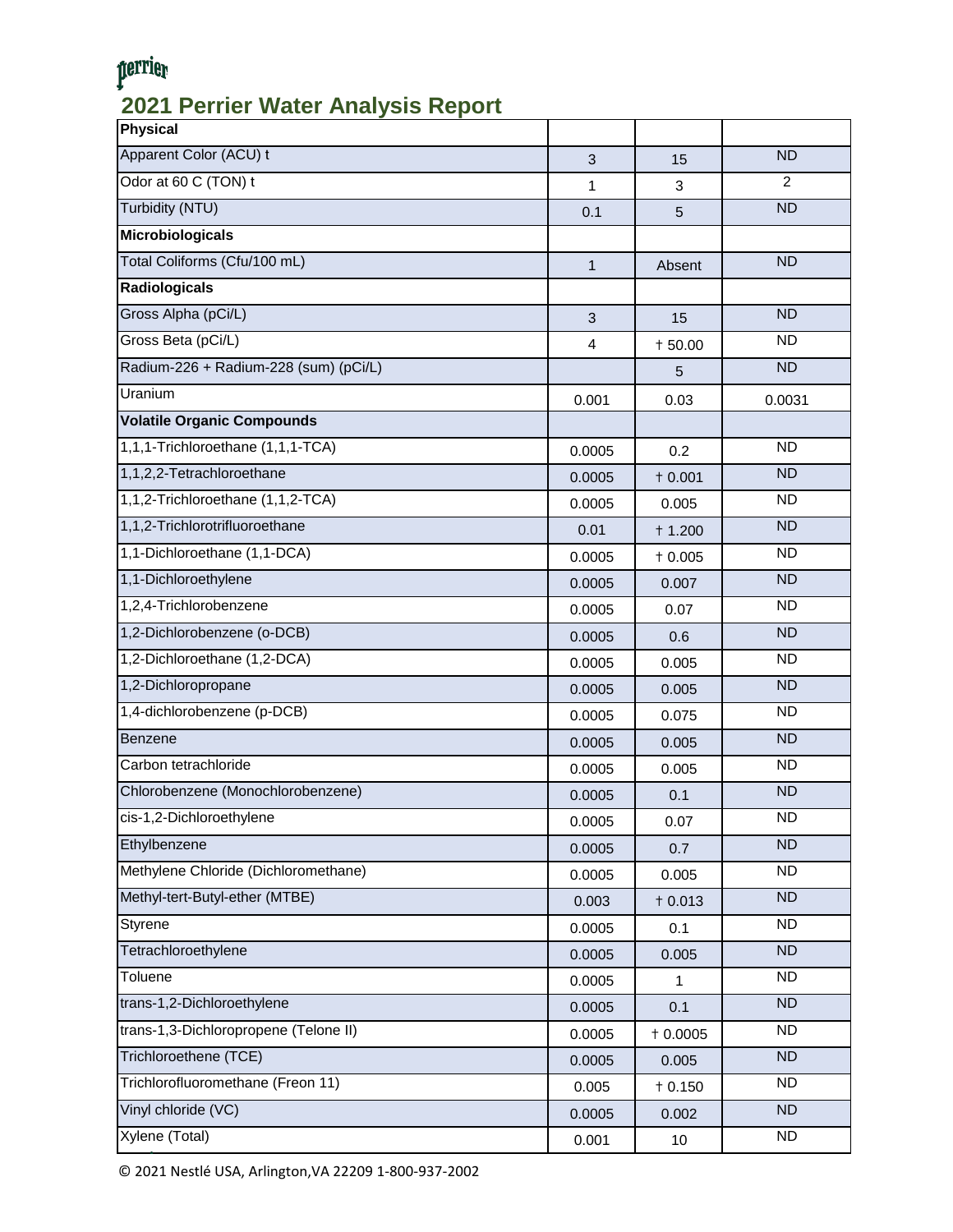# perrier

### **2021 Perrier Water Analysis Report**

| <b>Chlorinated Acid Herbicides</b>                                  |         |          |           |
|---------------------------------------------------------------------|---------|----------|-----------|
| 2,4,5-TP (Silvex)                                                   | 0.001   | 0.05     | <b>ND</b> |
| 2,4-Dichlorophenoxyacetic acid(2,4-D)                               | 0.01    | 0.07     | <b>ND</b> |
| Bentazon                                                            | 0.002   | $+0.018$ | <b>ND</b> |
| Dalapon                                                             | 0.01    | 0.2      | <b>ND</b> |
| Dinoseb                                                             | 0.002   | 0.007    | <b>ND</b> |
| Pentachlorophenol                                                   | 0.0002  | 0.001    | <b>ND</b> |
| Picloram                                                            | 0.001   | 0.5      | <b>ND</b> |
| <b>Chlorinated Pesticides</b>                                       |         |          |           |
| Alachlor                                                            | 0.001   | 0.002    | <b>ND</b> |
| Chlordane                                                           | 0.0001  | 0.002    | <b>ND</b> |
| Endrin                                                              | 0.0001  | 0.002    | <b>ND</b> |
| Heptachlor                                                          | 0.00001 | 0.0004   | <b>ND</b> |
| Heptachlor epoxide                                                  | 0.00001 | 0.0002   | <b>ND</b> |
| Lindane                                                             | 0.0002  | 0.0002   | <b>ND</b> |
| Methoxychlor                                                        | 0.01    | 0.04     | <b>ND</b> |
| Polychlorinated biphenyls (PCBs)                                    | 0.0005  | 0.0005   | <b>ND</b> |
| Toxaphene                                                           | 0.001   | 0.003    | <b>ND</b> |
| <b>Miscellaneous Herbicides</b>                                     |         |          |           |
| 2,3,7,8-TCDD (DIOXIN)(ng/L)                                         | 0.005   | 0.03     | <b>ND</b> |
| <b>Diquat</b>                                                       | 0.004   | 0.02     | <b>ND</b> |
| Endothall                                                           | 0.045   | 0.1      | <b>ND</b> |
| Glyphosate                                                          | 0.025   | 0.7      | <b>ND</b> |
| Semi-Volatile Organic Compounds (Acid/Base/Neutral<br>extractables) |         |          |           |
| Atrazine                                                            | 0.0005  | 0.003    | <b>ND</b> |
| Benzo(a)pyrene                                                      | 0.00001 | 0.0002   | <b>ND</b> |
| bis(2-Ethylhexyl)phthalate                                          | 0.003   | 0.006    | <b>ND</b> |
| Di(2-ethylhexyl)adipate                                             | 0.005   | 0.4      | <b>ND</b> |
| Hexachlorobenzene                                                   | 0.0005  | 0.001    | <b>ND</b> |
| Hexachlorocyclopentadiene                                           | 0.001   | 0.05     | <b>ND</b> |
| Molinate                                                            | 0.002   | $+0.020$ | <b>ND</b> |
| Simazine                                                            | 0.001   | 0.004    | <b>ND</b> |
| Thiobencarb                                                         | 0.001   | $+0.070$ | ND        |
| <b>Carbamates (Pesticides)</b>                                      |         |          |           |
| Aldicarb                                                            | 0.001   | 0.003    | <b>ND</b> |
| Aldicarb sulfone                                                    | 0.001   | 0.002    | ND        |
| Aldicarb sulfoxide                                                  | 0.001   | 0.004    | ND        |
| Carbofuran                                                          | 0.005   | 0.04     | ND        |

© 2021 Nestlé USA, Arlington,VA 22209 1-800-937-2002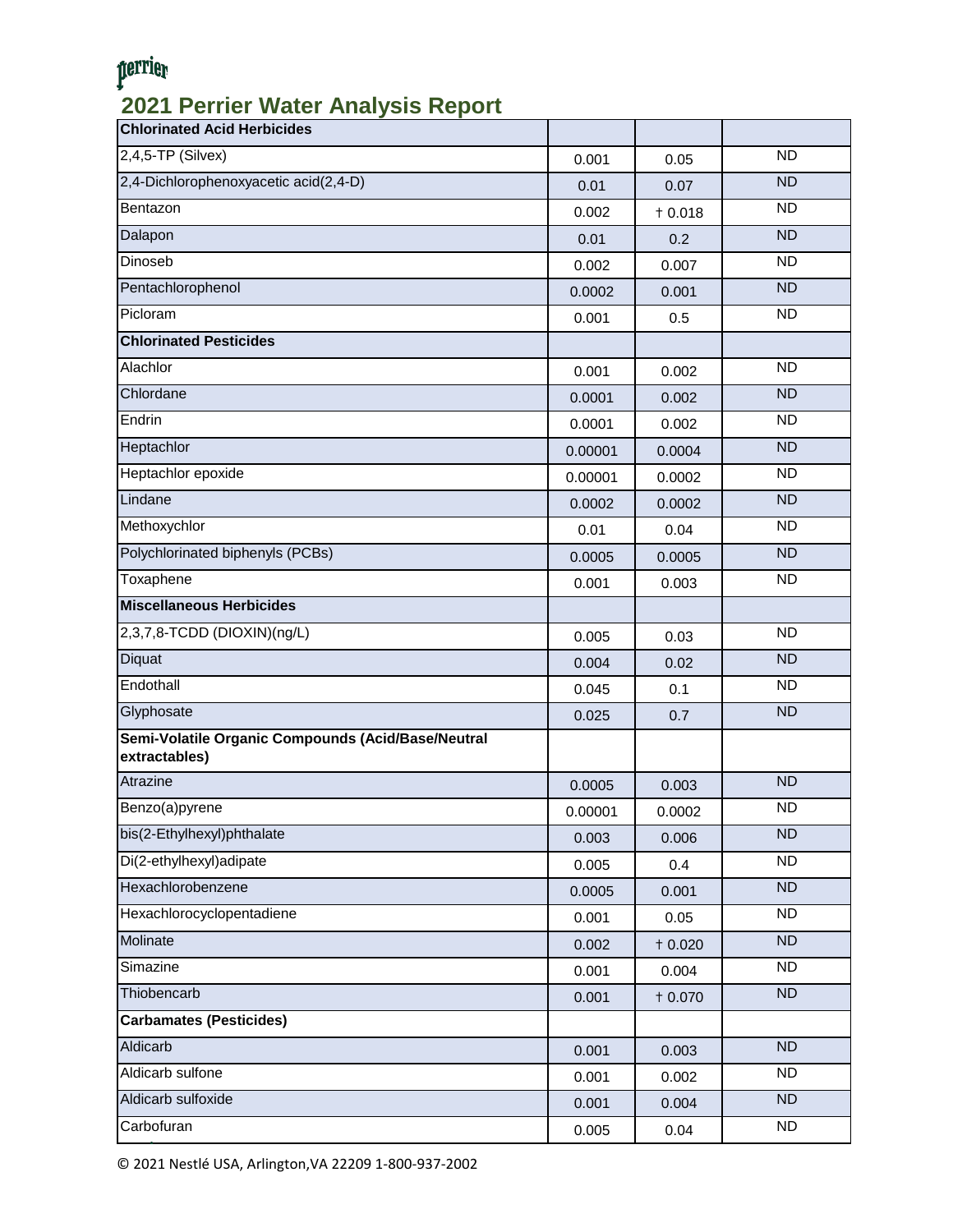## perrier

#### **2021 Perrier Water Analysis Report**

| <b>Microextractables</b><br>1,2-Dibromo-3-chloropropane<br><b>ND</b><br>0.00001<br>0.0002<br>1,2-Dibromoethane (EDB)<br><b>ND</b><br>0.00002<br>0.00005<br><b>Disinfection Byproducts</b><br><b>ND</b><br><b>Bromate</b><br>0.001<br>0.01<br>Chlorite<br><b>ND</b><br>0.02<br>$\mathbf{1}$<br><b>ND</b><br>D/DBP Haloacetic Acids (HAA5)<br>0.002<br>0.06<br><b>ND</b><br>Total Trihalomethanes (Calc.)<br>0.001<br>0.08<br><b>Residual Disinfectants</b><br><b>ND</b><br>Chloramines<br>0.1<br>$\overline{4}$<br><b>Chlorine Dioxide</b><br><b>ND</b><br>0.24<br>0.8<br>Chlorine Residual, Total<br><b>ND</b><br>$\overline{4}$<br>0.1<br><b>Other Contaminants</b><br><b>ND</b><br>Perchlorate<br>$\lozenge$ 0.002<br>$\lozenge$ 0.002<br><b>Perfluorinated Compounds (PFC)</b><br>11-chloroeicosafluoro-3-oxaundecane-sulfonic acid (ng/L)<br><b>ND</b><br>$\Diamond$<br>$\Diamond$<br>5<br>5<br>4,8-dioxa-3H-perfluorononanoic acid (ADONA) (ng/L)<br><b>ND</b><br>♦<br>♦<br>5<br>5<br>9-chlorohexadecafluoro-3-oxanone-sulfonic acid (ng/L)<br><b>ND</b><br>$\Diamond$<br>♦<br>5<br>5<br>♦<br>♦<br>Hexafluoropropylene oxide dimer acid (HFPO-DA) (ng/L)<br><b>ND</b><br>$5\overline{}$<br>5<br>N-ethyl Perfluorooctanesulfonamidoacetic acid (ng/L)<br><b>ND</b><br>♦<br>♦<br>5<br>5<br>N-methyl Perfluorooctanesulfonamidoacetic acid (ng/L)<br><b>ND</b><br>♦<br>♦<br>5<br>$\overline{5}$<br>Perfluorobutanesulfonic acid (PFBS) (ng/L)<br><b>ND</b><br>$\Diamond$<br>$\Diamond$<br>5<br>5<br>Perfluorodecanoic acid (PFDA) (ng/L)<br><b>ND</b><br>♦<br>♦<br>5<br>5<br>Perfluorododecanoic acid (PFDoA) (ng/L)<br><b>ND</b><br>♦<br>♦<br>5<br>5<br>Perfluoroheptanoic acid (PFHpA) (ng/L)<br><b>ND</b><br>♦<br>♦<br>5<br>5<br>Perfluorohexanesulfonic acid (PFHxS) (ng/L)<br><b>ND</b><br>♦<br>♦<br>5<br>$\mathbf 5$<br>Perfluorohexanoic acid (PFHxA) (ng/L)<br><b>ND</b><br>♦<br>♦<br>5<br>$\overline{5}$<br>Perfluorononanoic acid (PFNA) (ng/L)<br><b>ND</b><br>$\Diamond$<br>♦<br>5<br>$5\phantom{.0}$<br>Perfluorooctanesulfonic acid (PFOS) (ng/L)<br><b>ND</b><br>♦<br>♦<br>5<br>$\mathbf 5$<br>Perfluorooctanoic acid (PFOA) (ng/L)<br><b>ND</b><br>$\Diamond$<br>♦<br>5<br>$\overline{5}$<br>Perfluorotetradecanoic acid (PFTA) (ng/L)<br><b>ND</b><br>♦<br>♦<br>5<br>$\overline{5}$<br>Perfluorotridecanoic acid (PFTrDA) (ng/L)<br><b>ND</b><br>$\Diamond$<br>♦<br>$5\phantom{.0}$<br>$\overline{5}$<br>Perfluoroundecanoic acid (PFUnA) (ng/L)<br><b>ND</b><br>♦<br>♦<br>5<br>5 | Oxamyl | 0.02 | 0.2 | <b>ND</b> |
|------------------------------------------------------------------------------------------------------------------------------------------------------------------------------------------------------------------------------------------------------------------------------------------------------------------------------------------------------------------------------------------------------------------------------------------------------------------------------------------------------------------------------------------------------------------------------------------------------------------------------------------------------------------------------------------------------------------------------------------------------------------------------------------------------------------------------------------------------------------------------------------------------------------------------------------------------------------------------------------------------------------------------------------------------------------------------------------------------------------------------------------------------------------------------------------------------------------------------------------------------------------------------------------------------------------------------------------------------------------------------------------------------------------------------------------------------------------------------------------------------------------------------------------------------------------------------------------------------------------------------------------------------------------------------------------------------------------------------------------------------------------------------------------------------------------------------------------------------------------------------------------------------------------------------------------------------------------------------------------------------------------------------------------------------------------------------------------------------------------------------------------------------------------------------------------------------------------------------------------------------------------------------------------------------------------------------------------------------------------------------------------------------------------------------------------------------------------------------------------------------|--------|------|-----|-----------|
|                                                                                                                                                                                                                                                                                                                                                                                                                                                                                                                                                                                                                                                                                                                                                                                                                                                                                                                                                                                                                                                                                                                                                                                                                                                                                                                                                                                                                                                                                                                                                                                                                                                                                                                                                                                                                                                                                                                                                                                                                                                                                                                                                                                                                                                                                                                                                                                                                                                                                                      |        |      |     |           |
|                                                                                                                                                                                                                                                                                                                                                                                                                                                                                                                                                                                                                                                                                                                                                                                                                                                                                                                                                                                                                                                                                                                                                                                                                                                                                                                                                                                                                                                                                                                                                                                                                                                                                                                                                                                                                                                                                                                                                                                                                                                                                                                                                                                                                                                                                                                                                                                                                                                                                                      |        |      |     |           |
|                                                                                                                                                                                                                                                                                                                                                                                                                                                                                                                                                                                                                                                                                                                                                                                                                                                                                                                                                                                                                                                                                                                                                                                                                                                                                                                                                                                                                                                                                                                                                                                                                                                                                                                                                                                                                                                                                                                                                                                                                                                                                                                                                                                                                                                                                                                                                                                                                                                                                                      |        |      |     |           |
|                                                                                                                                                                                                                                                                                                                                                                                                                                                                                                                                                                                                                                                                                                                                                                                                                                                                                                                                                                                                                                                                                                                                                                                                                                                                                                                                                                                                                                                                                                                                                                                                                                                                                                                                                                                                                                                                                                                                                                                                                                                                                                                                                                                                                                                                                                                                                                                                                                                                                                      |        |      |     |           |
|                                                                                                                                                                                                                                                                                                                                                                                                                                                                                                                                                                                                                                                                                                                                                                                                                                                                                                                                                                                                                                                                                                                                                                                                                                                                                                                                                                                                                                                                                                                                                                                                                                                                                                                                                                                                                                                                                                                                                                                                                                                                                                                                                                                                                                                                                                                                                                                                                                                                                                      |        |      |     |           |
|                                                                                                                                                                                                                                                                                                                                                                                                                                                                                                                                                                                                                                                                                                                                                                                                                                                                                                                                                                                                                                                                                                                                                                                                                                                                                                                                                                                                                                                                                                                                                                                                                                                                                                                                                                                                                                                                                                                                                                                                                                                                                                                                                                                                                                                                                                                                                                                                                                                                                                      |        |      |     |           |
|                                                                                                                                                                                                                                                                                                                                                                                                                                                                                                                                                                                                                                                                                                                                                                                                                                                                                                                                                                                                                                                                                                                                                                                                                                                                                                                                                                                                                                                                                                                                                                                                                                                                                                                                                                                                                                                                                                                                                                                                                                                                                                                                                                                                                                                                                                                                                                                                                                                                                                      |        |      |     |           |
|                                                                                                                                                                                                                                                                                                                                                                                                                                                                                                                                                                                                                                                                                                                                                                                                                                                                                                                                                                                                                                                                                                                                                                                                                                                                                                                                                                                                                                                                                                                                                                                                                                                                                                                                                                                                                                                                                                                                                                                                                                                                                                                                                                                                                                                                                                                                                                                                                                                                                                      |        |      |     |           |
|                                                                                                                                                                                                                                                                                                                                                                                                                                                                                                                                                                                                                                                                                                                                                                                                                                                                                                                                                                                                                                                                                                                                                                                                                                                                                                                                                                                                                                                                                                                                                                                                                                                                                                                                                                                                                                                                                                                                                                                                                                                                                                                                                                                                                                                                                                                                                                                                                                                                                                      |        |      |     |           |
|                                                                                                                                                                                                                                                                                                                                                                                                                                                                                                                                                                                                                                                                                                                                                                                                                                                                                                                                                                                                                                                                                                                                                                                                                                                                                                                                                                                                                                                                                                                                                                                                                                                                                                                                                                                                                                                                                                                                                                                                                                                                                                                                                                                                                                                                                                                                                                                                                                                                                                      |        |      |     |           |
|                                                                                                                                                                                                                                                                                                                                                                                                                                                                                                                                                                                                                                                                                                                                                                                                                                                                                                                                                                                                                                                                                                                                                                                                                                                                                                                                                                                                                                                                                                                                                                                                                                                                                                                                                                                                                                                                                                                                                                                                                                                                                                                                                                                                                                                                                                                                                                                                                                                                                                      |        |      |     |           |
|                                                                                                                                                                                                                                                                                                                                                                                                                                                                                                                                                                                                                                                                                                                                                                                                                                                                                                                                                                                                                                                                                                                                                                                                                                                                                                                                                                                                                                                                                                                                                                                                                                                                                                                                                                                                                                                                                                                                                                                                                                                                                                                                                                                                                                                                                                                                                                                                                                                                                                      |        |      |     |           |
|                                                                                                                                                                                                                                                                                                                                                                                                                                                                                                                                                                                                                                                                                                                                                                                                                                                                                                                                                                                                                                                                                                                                                                                                                                                                                                                                                                                                                                                                                                                                                                                                                                                                                                                                                                                                                                                                                                                                                                                                                                                                                                                                                                                                                                                                                                                                                                                                                                                                                                      |        |      |     |           |
|                                                                                                                                                                                                                                                                                                                                                                                                                                                                                                                                                                                                                                                                                                                                                                                                                                                                                                                                                                                                                                                                                                                                                                                                                                                                                                                                                                                                                                                                                                                                                                                                                                                                                                                                                                                                                                                                                                                                                                                                                                                                                                                                                                                                                                                                                                                                                                                                                                                                                                      |        |      |     |           |
|                                                                                                                                                                                                                                                                                                                                                                                                                                                                                                                                                                                                                                                                                                                                                                                                                                                                                                                                                                                                                                                                                                                                                                                                                                                                                                                                                                                                                                                                                                                                                                                                                                                                                                                                                                                                                                                                                                                                                                                                                                                                                                                                                                                                                                                                                                                                                                                                                                                                                                      |        |      |     |           |
|                                                                                                                                                                                                                                                                                                                                                                                                                                                                                                                                                                                                                                                                                                                                                                                                                                                                                                                                                                                                                                                                                                                                                                                                                                                                                                                                                                                                                                                                                                                                                                                                                                                                                                                                                                                                                                                                                                                                                                                                                                                                                                                                                                                                                                                                                                                                                                                                                                                                                                      |        |      |     |           |
|                                                                                                                                                                                                                                                                                                                                                                                                                                                                                                                                                                                                                                                                                                                                                                                                                                                                                                                                                                                                                                                                                                                                                                                                                                                                                                                                                                                                                                                                                                                                                                                                                                                                                                                                                                                                                                                                                                                                                                                                                                                                                                                                                                                                                                                                                                                                                                                                                                                                                                      |        |      |     |           |
|                                                                                                                                                                                                                                                                                                                                                                                                                                                                                                                                                                                                                                                                                                                                                                                                                                                                                                                                                                                                                                                                                                                                                                                                                                                                                                                                                                                                                                                                                                                                                                                                                                                                                                                                                                                                                                                                                                                                                                                                                                                                                                                                                                                                                                                                                                                                                                                                                                                                                                      |        |      |     |           |
|                                                                                                                                                                                                                                                                                                                                                                                                                                                                                                                                                                                                                                                                                                                                                                                                                                                                                                                                                                                                                                                                                                                                                                                                                                                                                                                                                                                                                                                                                                                                                                                                                                                                                                                                                                                                                                                                                                                                                                                                                                                                                                                                                                                                                                                                                                                                                                                                                                                                                                      |        |      |     |           |
|                                                                                                                                                                                                                                                                                                                                                                                                                                                                                                                                                                                                                                                                                                                                                                                                                                                                                                                                                                                                                                                                                                                                                                                                                                                                                                                                                                                                                                                                                                                                                                                                                                                                                                                                                                                                                                                                                                                                                                                                                                                                                                                                                                                                                                                                                                                                                                                                                                                                                                      |        |      |     |           |
|                                                                                                                                                                                                                                                                                                                                                                                                                                                                                                                                                                                                                                                                                                                                                                                                                                                                                                                                                                                                                                                                                                                                                                                                                                                                                                                                                                                                                                                                                                                                                                                                                                                                                                                                                                                                                                                                                                                                                                                                                                                                                                                                                                                                                                                                                                                                                                                                                                                                                                      |        |      |     |           |
|                                                                                                                                                                                                                                                                                                                                                                                                                                                                                                                                                                                                                                                                                                                                                                                                                                                                                                                                                                                                                                                                                                                                                                                                                                                                                                                                                                                                                                                                                                                                                                                                                                                                                                                                                                                                                                                                                                                                                                                                                                                                                                                                                                                                                                                                                                                                                                                                                                                                                                      |        |      |     |           |
|                                                                                                                                                                                                                                                                                                                                                                                                                                                                                                                                                                                                                                                                                                                                                                                                                                                                                                                                                                                                                                                                                                                                                                                                                                                                                                                                                                                                                                                                                                                                                                                                                                                                                                                                                                                                                                                                                                                                                                                                                                                                                                                                                                                                                                                                                                                                                                                                                                                                                                      |        |      |     |           |
|                                                                                                                                                                                                                                                                                                                                                                                                                                                                                                                                                                                                                                                                                                                                                                                                                                                                                                                                                                                                                                                                                                                                                                                                                                                                                                                                                                                                                                                                                                                                                                                                                                                                                                                                                                                                                                                                                                                                                                                                                                                                                                                                                                                                                                                                                                                                                                                                                                                                                                      |        |      |     |           |
|                                                                                                                                                                                                                                                                                                                                                                                                                                                                                                                                                                                                                                                                                                                                                                                                                                                                                                                                                                                                                                                                                                                                                                                                                                                                                                                                                                                                                                                                                                                                                                                                                                                                                                                                                                                                                                                                                                                                                                                                                                                                                                                                                                                                                                                                                                                                                                                                                                                                                                      |        |      |     |           |
|                                                                                                                                                                                                                                                                                                                                                                                                                                                                                                                                                                                                                                                                                                                                                                                                                                                                                                                                                                                                                                                                                                                                                                                                                                                                                                                                                                                                                                                                                                                                                                                                                                                                                                                                                                                                                                                                                                                                                                                                                                                                                                                                                                                                                                                                                                                                                                                                                                                                                                      |        |      |     |           |
|                                                                                                                                                                                                                                                                                                                                                                                                                                                                                                                                                                                                                                                                                                                                                                                                                                                                                                                                                                                                                                                                                                                                                                                                                                                                                                                                                                                                                                                                                                                                                                                                                                                                                                                                                                                                                                                                                                                                                                                                                                                                                                                                                                                                                                                                                                                                                                                                                                                                                                      |        |      |     |           |
|                                                                                                                                                                                                                                                                                                                                                                                                                                                                                                                                                                                                                                                                                                                                                                                                                                                                                                                                                                                                                                                                                                                                                                                                                                                                                                                                                                                                                                                                                                                                                                                                                                                                                                                                                                                                                                                                                                                                                                                                                                                                                                                                                                                                                                                                                                                                                                                                                                                                                                      |        |      |     |           |
|                                                                                                                                                                                                                                                                                                                                                                                                                                                                                                                                                                                                                                                                                                                                                                                                                                                                                                                                                                                                                                                                                                                                                                                                                                                                                                                                                                                                                                                                                                                                                                                                                                                                                                                                                                                                                                                                                                                                                                                                                                                                                                                                                                                                                                                                                                                                                                                                                                                                                                      |        |      |     |           |
|                                                                                                                                                                                                                                                                                                                                                                                                                                                                                                                                                                                                                                                                                                                                                                                                                                                                                                                                                                                                                                                                                                                                                                                                                                                                                                                                                                                                                                                                                                                                                                                                                                                                                                                                                                                                                                                                                                                                                                                                                                                                                                                                                                                                                                                                                                                                                                                                                                                                                                      |        |      |     |           |
|                                                                                                                                                                                                                                                                                                                                                                                                                                                                                                                                                                                                                                                                                                                                                                                                                                                                                                                                                                                                                                                                                                                                                                                                                                                                                                                                                                                                                                                                                                                                                                                                                                                                                                                                                                                                                                                                                                                                                                                                                                                                                                                                                                                                                                                                                                                                                                                                                                                                                                      |        |      |     |           |
|                                                                                                                                                                                                                                                                                                                                                                                                                                                                                                                                                                                                                                                                                                                                                                                                                                                                                                                                                                                                                                                                                                                                                                                                                                                                                                                                                                                                                                                                                                                                                                                                                                                                                                                                                                                                                                                                                                                                                                                                                                                                                                                                                                                                                                                                                                                                                                                                                                                                                                      |        |      |     |           |
|                                                                                                                                                                                                                                                                                                                                                                                                                                                                                                                                                                                                                                                                                                                                                                                                                                                                                                                                                                                                                                                                                                                                                                                                                                                                                                                                                                                                                                                                                                                                                                                                                                                                                                                                                                                                                                                                                                                                                                                                                                                                                                                                                                                                                                                                                                                                                                                                                                                                                                      |        |      |     |           |

*All units in (mg/l) or Parts per Million (PPM) unless otherwise indicated.*

t *EPA Secondary Standard - non-enforceable guidelines regulating contaminants that may cause cosmetic or aesthetic effects in drinking water.*

*† Set by California Dept. of Health Services.*

*◊ Set by International Bottled Water Association*